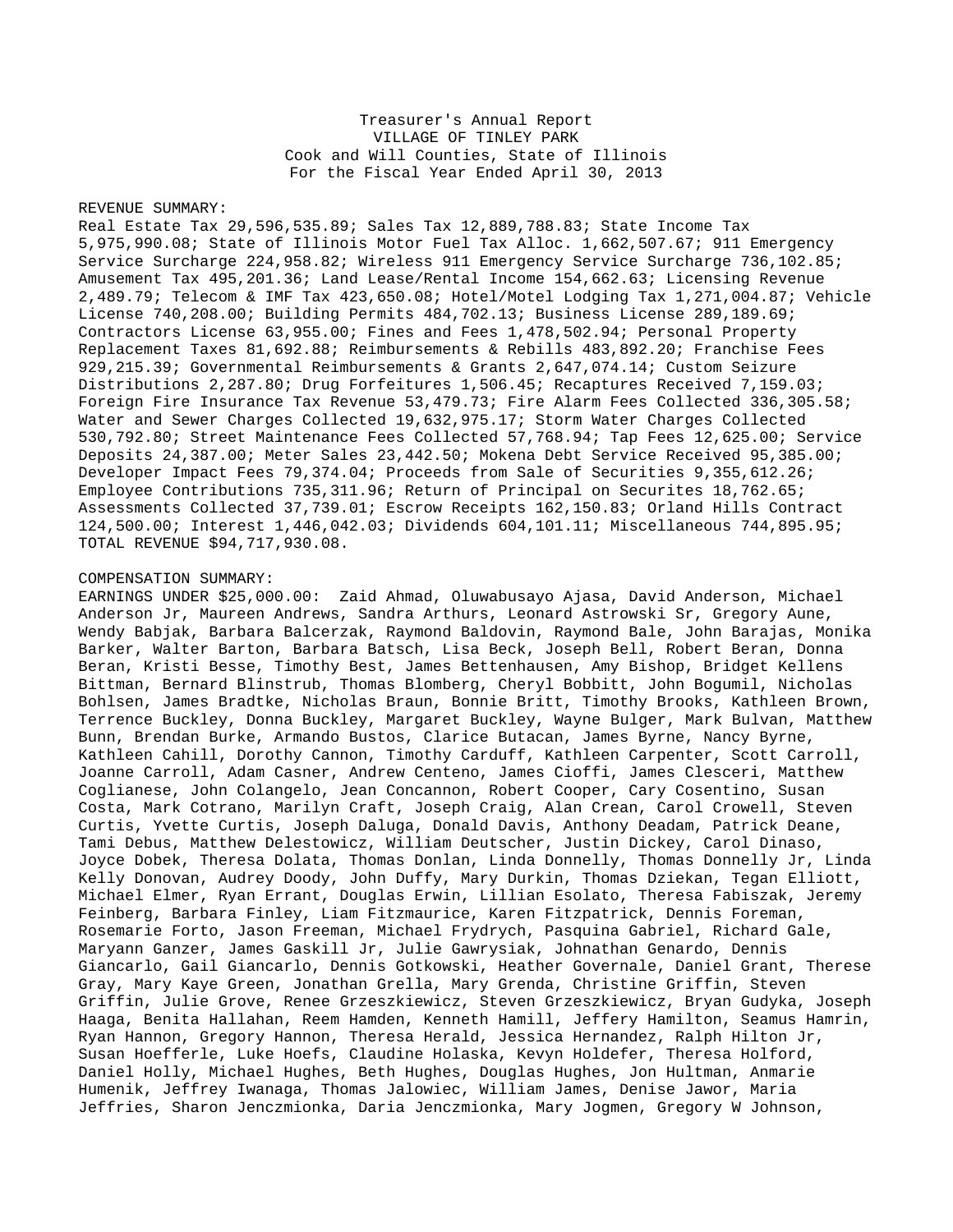Matthew Johnson, Roydell Johnson, Brian Johnson, Michael Jutton, Anthony Kahne, Julie Kanjo, Kathryn Kasprzyk, Thomas Kelleher, John Kelley, Colleen Kempton, Kathleen Kilgore, Carol Klaus, Karl Klotz, Claudia Kolb, Howard Kooima, Thomas Kopanski, Michael Kot, Ann Kot, Karen Kubik, Timothy Kulik, Jeffrey Kushner, Michael Kushner, Kathleen Lakeberg, Angelo Lazzara, James Leikel, Susan Lennon, Michael Leonard, Patricia Leoni, Jennifer Lilly, Nils Lindokken, Thomas Lipinski, David Lipowski, George Long, Tracy Lorenzen, Tyler Luke, Danielle Luke, Jeffrey Lynch, Diane Lynch, Richard Macias, Brian Maher, Dennis Mahoney, Denise Maly-Politano, Guadalupe Martinez, Sondos Masoud, Anthony J Mazziotta, Kathryn McCabe, Kevin McClellan, Patricia McCorkle, Laura McFarland, Timothy McGurty, Donald McKay, Scott Merritt, Janice Michalec, Michael Milazzo, Ronald Mnichowski, Matthew Mohan, Adam Moller, Lorie Moller, Candice Morrison, William Murray Jr, Nancy Nanfeldt, Matthew Navas, Marilyn Nelson, Stacy Nietfeldt, Joseph O'Dette, Daniel O'Dwyer, Brett Oftedahl, Daniel O'Hearn, Thomas Ohl, Thomas Ortega, Thomas D O'Sullivan, Susan Pall, Virginia Palmera, Kevin Palys, Karen Palys, Whitney Panneton, Ellen Parisi, Bradley Parker, Lisa Patterson, Stanley Pedziwiatr, Norman Pestlin, Eric Peters, Joseph Pinnick, Roxanne Piotrowski, Lauren Polusky, Pamela Potempa, Cynthia Proffitt, Nicole Prutsman, Silby Pulikkan, Patrick Quinn, Scott Rabideau, Todd Rabideau, Mark Rago, Matthew Randall, Cindy Rauch, Eileen Regan, Maryanne Reid, Paul Reyes, Shawn Richards, William Richey, Lawrence Rizzo, Daniel Robison, Bradley Roemer, Jennifer Roney, Norman Roney, Antonio Rubino, James Rygula, Ashley Sarver, Christopher Schabert, Michael Schabert, Rebecca Schiavo, Daniel Scholz, Mary Ellen Scott, David Seaman, Donna Serafin, Robert Serafino, Tracy Serafino, David Setzke, Amy Skau, Susan Skoniecke, Jason Slager, Megan Smith, Cheryl Smith, Joseph Smulevitz, Robert Soga, Annette St. John, Michael Stapleton, Wayne Starkman, Thomas Staunton, Jeffrey Storcz, William Stripeik, Denise Sullivan, Linda Sullivan, Lenore Sullivan, James Tamburo, Punahele Tannehill, Kevin Taylor, Robert Taylor, Jacob Thorns, Carol Tietz, Christopher Tillson, Daniel Tomaszewski, Thomas Tonra Jr, John Tucker, Allison Tugend, William Turner Jr, Paul Tuuk, Roxane Tyssen, Jennifer Urbanski, Jason Vaccaro, Steven Vaccaro Jr, Matthew Vail, Alison Valois, William Vanderveen, Michele Vandervliet, Stephen Vick, Nicholas Vlachos, Daniel Westrom, Matthew Wienke, Lisa Wilamowski, Joy Wilder, Joe Williams, James Wooten, Judith Wyman, Megan Young, Pamela Younker, Richard Zabel, Laura Zalewski, Sharon Zavala, Carol Ziemba. EARNINGS FROM \$25,000.00 TO \$49,999.99: Rakhshanda Ahmad, Rebecca Anderson, Anthony Andros, Susan Bailey, John Barry, Amelia Bayer, Sharon Beauchamp, Jerry Behrens, James Black, Brian Borcherding, Ava Brescia, Bruce Broda, Ronald Bruning, Susan Busz, Robert Buttala Jr, Therese Chojnacki, Adam Culbertson, Joann Cyborski, Donald DeBias, Thomas Donnelly Sr, Graham Dostal, Bryan Duesing, Kristopher Dunn, Timothy Ehlers, John Erskine, Martin Figliulo, Claudette Flowers, Jeffrey French, Gerry Gabriel, Joseph Greco, Timothy Griffin, Jeffery Grigoletti, Arlene Hayes, Anyaetta Hoopes, Kenneth Howard, James Janda, Eileen Keating, Gregory King, Joanne Konrath, Thomas Krasneck, Amy Lukich, Mark Magalski, Lee Mager, Michael Maher, Peter Marianovich, Daniel Mazziotta, Anthony P Mazziotta, Joseph McClellan, Katherine McGinnis, Charles Messina, Brian Millerick, Lynn Mondry, Timothy Morris, Judith Nabzdyk, John Nagle, Timothy O'Hagan, James Owczarski, Richard Porcaro, William Proper, Patrick Rea, Daniel Reda, Robert Reynolds II, George Rock, Charles Russ, Michelle Rybak, Vicki Sanchez, Alan Schellhorn, Patricia Sedorook, Eugene Senese, Cynthia Shervino, Grzegorz Skwara, Thomas Slepski, Robert Slikas, Phillip Staros, Todd Swartzentruber, Kimberly Tessmann, Heidi Twomey, Mary Tyrus, Lisa Valley, Leonard Wiencek, Lynette Williams, Michael Wittman, George Youpel. EARNINGS FROM \$50,000.00 TO \$74,999.99: Joy Anhalt, Roger Barton, Karen Beran, Steven Bilka, Ryan Boling, Walter Braun, Jean Bruno, Elizabeth Calomino, Michael Chambers, William Couch, Samuel Cummins, James DeMarie, Susan Dienes, John Dobner, Nancy Donahue, Sharon Dudeck, Beth Faulkner, Joseph Fitzpatrick, Donna Framke, Donna Gates, Sean Gawron, April Geigner, Michael Gilgenberg, Laura Godette, Robert Guest, Lynn Heed, Frances Heinemann, Kevin Hickey, Charles Hillgoth, Ralph Hilton, Ryan Hruby, Gregory Jakus, Anthony Kaim, Glenn Kersten, Paul Klain, Eugene Klimek, Stephen Klotz, Roxanne Konrath, John Konrath,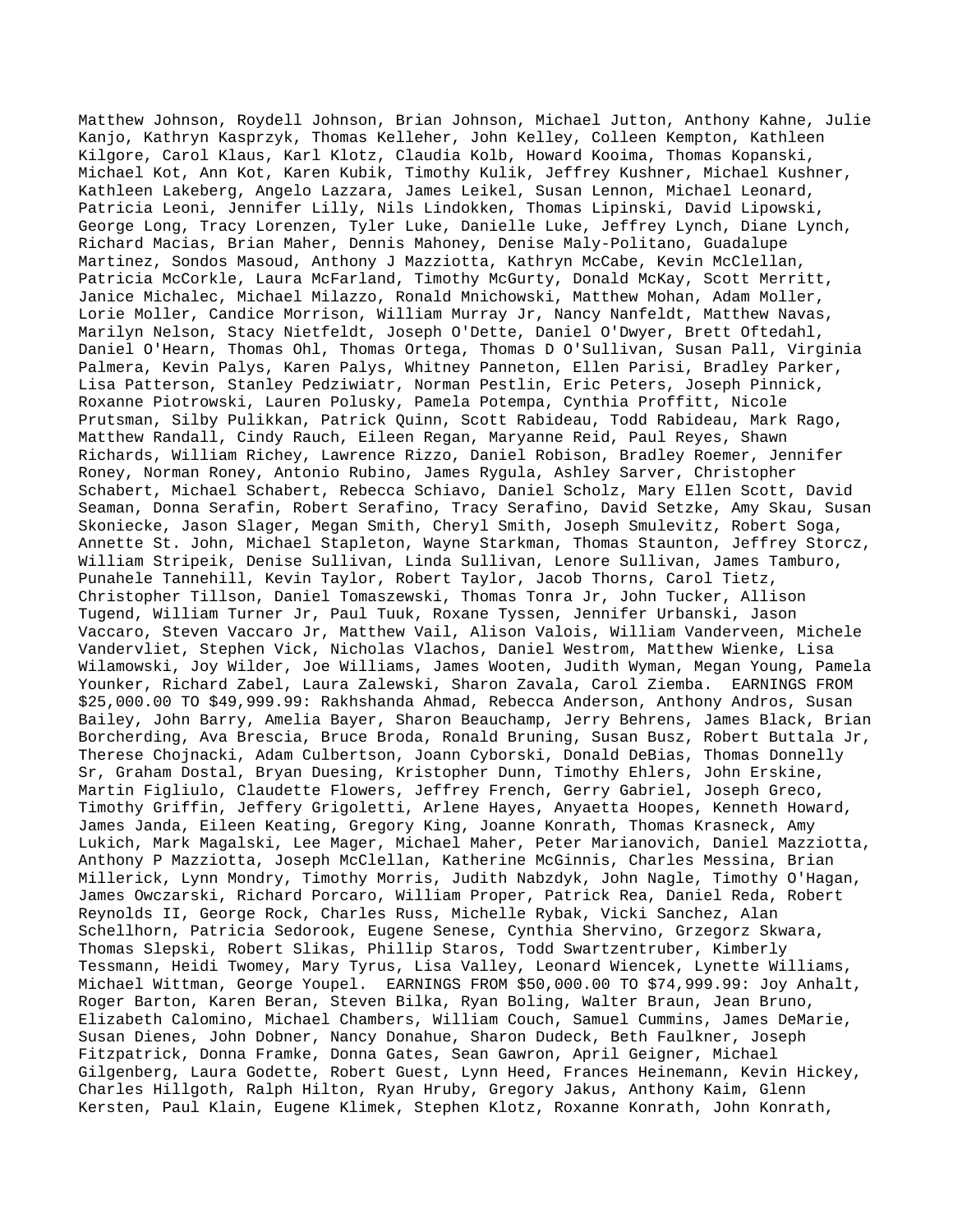Michael Kopycinski, Michael Kowski, Morris Laphen, Robin Lauren, Dennis Lindeman, Steve Lorendo, Jennifer Lowe, Denise Maiolo, Dennis Maleski, Mary McCahill, Tasha McDonnell, Phillip Mitchell, Meryle Motz, Dina Navas, Larry Nice, David Ooms, Thomas J O'Sullivan, Diane Panfil, Matthew Panfil, David Peterson, Terri Pignatiello, Michael Prainito, Maryann Pyrzynski, Kimberly Quainter, Scott Rains, Meghan Samaras, Sharon Sautter, Andrew Scholz, Victoria Sedorook, Sam Shervino, Edwin Spiewak, Michael Sposato, Chris Stube, John Waishwell, Victoria Watson, Richard Whalen, Scott Wood, Pamela Yurko, Edward Zabrocki, Robert Zamzow, Larry Zielinski. EARNINGS FROM \$75,000.00 TO \$99,999.99: Jonathan Bachman, Troy Barden, Alan Bechtel, Thomas Boling, Melissa Bonarek, Betty Borrowdale, Russell Borrowdale, Nicole Brazitis, Michael Brown, Louise Bruning, Enrico Bruno, Sandra Budwash, Chantal Carlin, Patrick Carr, Catherine Casper, Stephen Clemmer, Jean Condon, Jeffrey Cossidente, Derrick Czuchra, Roger Davisson, Bob Diorio, Mary Dobyns, Perry Dubish, Douglas Dwyer, Michael Emmett, Delynn Flannery, Jane Flowers, Edward Fuja, David Galati, Ruth Gibson, William Grabs, T.J. Grady, Steven Grossi, Keith Harvey, Fadi Hasan, Kenneth Hawk, Kenneth Hill, Patrick Horan, Kevin Horbaczewski, Peterson Jennings, Gregory M Johnson, Kenneth Karczewski, Kevin Kelly, Joseph Kocek, Lisa Kortum, Raymond Lloyd, Gene Lode, Allen Lorenzen, Walter McGinnis, Donald McNeely, Jonathan Mittelman, Frederick Mondt, Burton Montalbano, Charles Montgomery, Duane Pulchinski, Danny Quinn, Jimmy Quinn, Steven Roberts, Kenneth Roemer, Jaclyn Romanow, Rudy Rosillo, Laura Sanchez, David Schmidt, Eileen Scholz, Donald Shanto, Amy Skorniak, Richard Soga, Jennifer Staley, Kenneth Strzelczyk, Bryan Szymusiak, Anthony Trinidad, Heather Trinidad, Philip Valois, Jessica Waishwell, Brian Wood, Robert Wyleta, Martin Young, Matthew Zylka. EARNINGS FROM \$100,000.00 TO \$124,999.99: Richard Adamski, Ivan Baker, Anthony Balzanto Jr, Bryan Bishop, John Boling, Kelly Borak, Amy Connolly, Joseph Dinaso, David Dorian, Charles Faricelli, Scott Heim, Timothy Hughes, Sonny London, Timothy Luke, Patrick McCain, Michael Mertens, Steven Neubauer, Michael O'Hern, Timothy Poulos, Daniel Riordan, Dale Schepers, Gregory Schmeckpeper, Kevin Schultz, Robert Shervino, Patrick St. John, Jason Stoiner, Stanley Tencza, Steven Tilton, John Urbanski, Steven Vaccaro, Jose Vega Jr, David Walker, Richard Wolff, Kevin Workowski. EARNINGS OVER \$125,000.00: William Batsch, Brad Bettenhausen, John Bonarek, Christopher Butler, Anthony Campbell, Thomas Cappos, Osamah Dajani, William Devine, Kenneth Dunn, Mark Fabiszak, Jeffrey Jardine, Brian Krotser, Lorelei Mason, Michael McMahon, Scott Niehaus, Patrick O'Dwyer, Darren Persha, Jonathan Popp, William Ringhofer, Randall Rockaitis, Keith Sullivan, Raymond Violetto Jr. Total Compensation \$ 25,006,747.63.

## EXPENDITURE SUMMARY:

22nd Century Media LLC 6,506.21; 3M Traffic Safety Systems Div. 13,686.75; 4Imprint Inc 9,076.96; A T & T 84,317.24; AAA Rental System 4,244.10; Able Card Corporation 3,158.79; Advanced Fire Training Prop 4,750.00; Advent Systems Inc 3,580.00; Air One Equipment Inc 79,006.13; Airy's Inc 38,580.89; Alexander Chemical Corp 2,860.00; Allied Landscaping 15,730.00; Alsip Home & Nursery 10,000.00; Amber Mechanical Contractors 3,492.00; Ambius Inc 4,967.75; American Express 13,774.29; American Planning Association 3,730.95; American Sales 10,448.81; American Soda Fountain Inc 17,609.00; American Water Capital Corp. 466,242.29; Amerigas-Lansing 2,531.74; Architectural Resource Corp. 8,734.40; Associated Technical Services 4,702.43; Aurelio's Pizza 3,239.83; Austin Tyler Construction LLC 12,652.20; Avalon Petroleum Co 147,895.66; Ayres Associates Inc 36,894.20; B & R Transmission 2,575.33; B & W Truck Repair 12,741.63; B Allan Graphics 31,719.00; Baker & Taylor 170,987.86; Barnes Distribution 10,005.55; Batteries Plus 6,343.65; Beary Landscaping Inc 99,918.00; Bechstein Construction 3,900.00; Benchmark Design Group Inc 33,877.04; Best Technology Systems Inc 15,250.00; Bettenhausen Construction Serv 62,685.00; Black Dirt Inc 4,165.00; Blackstone Audio Inc 2,987.00; Blue Sky Contractor Supply LLC 8,997.60; Blue Sky Outdoor 15,053.00; Bluestar Computer Solutions 20,777.01; Janet L. Boling 22,332.60; Thomas M. Boling 33,489.52; Book Wholesalers Inc 8,533.80; Braniff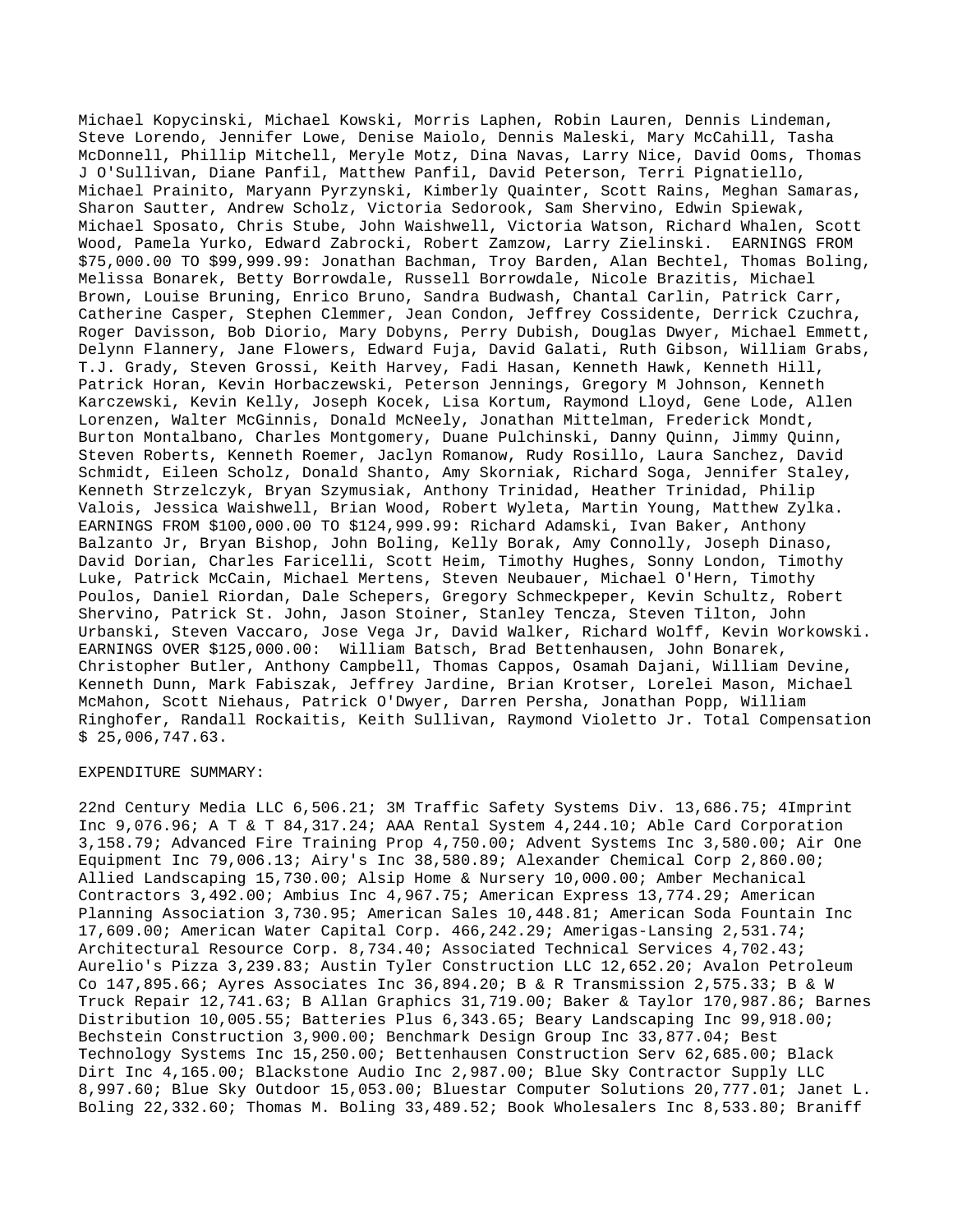Communications Inc 16,501.00; Bright Business Media LLC 7,642.00; Brodart Co 18,932.42; Brook Electrical Distribution 3,415.28; Bruno Galatte Landscape 15,638.50; Bullex Inc 7,202.78; Burton & Mayer Inc 5,043.01; Byte Sized Solutions LLC 3,600.00; C & M Pipe & Supply Co Inc 7,193.25; Cabreana Audio Group LLC 2,877.09; Call One 169,910.68; Capstone Press Inc 6,460.90; Carefree Lawn Sprinklers Inc 6,023.53; Cargill Inc 169,258.60; Carlin-Moran Landscape Inc 33,707.50; Michael F. Carroll 9,537.50; Cartegraph Systems Inc 8,554.46; Case Lots Inc 23,050.37; CCP Industries Inc 4,877.73; CDM Smith Inc 19,226.28; CDW Government Inc 194,516.57; CED/Efengee 69,084.92; Center Point Large Print 2,696.79; Central Collision Of Tinley Park 4,667.09; Central Technology Inc 10,540.22; Certified Fleet Services Inc 33,195.63; CFA Software Inc 4,200.00; Chandler Services 14,329.21; Chase Card Services 25,289.72; Chicago International Trucks 5,128.93; Chicago Office Products Co 4,410.77; Chicago Southland Convention & Visitors Bureau 201,417.43; Chicago Sun-Times 18,002.36; Chicago Tribune 3,939.00; Chi-Town Harley-Davidson 4,962.23; Citrix Systems Inc 5,225.00; Civicplus 5,077.80; Clarence Davids & Company 13,919.00; Clark Baird Smith LLP 27,788.75; Clarke Aquatic Services Inc 15,709.00; Coastal Communications Corp. 8,030.00; College Of Dupage 2,910.00; Comcast Cable 17,508.48; ComEd 101,994.31; Comprise Technologies Inc 3,179.00; Conney Safety Products LLC 11,471.54; Conserv FS Inc 9,370.81; Constellation Newenergy Inc 368,589.05; Cook County Recorder Of Deeds 6,123.25; Cook County Treasurer 159,797.18; Corenet Global Inc Chicago Chapter 3,383.32; Corrpro Companies 2,520.00; Cosmopolitan Bldg. Serv. Inc 42,084.00; Country Casual 14,898.46; Countryside Lawn & Garden Inc 5,495.80; County Of Cook Illinois 3,204.25; Creative Brick & Concrete 9,824.04; Creative Product Sourcing Inc 7,338.06; Crossmark Printing Inc 117,697.29; Cryder Enterprises Inc 48,380.00; CSR Roofing Contractors, Inc 44,423.00; Currie Motors 260,779.67; Custom Tire Inc 2,873.50; D & B Power Associates Inc 10,475.00; D Construction 208,336.80; Darley & Co W.S 5,621.66; Dearborn National 23,741.19; Dell Marketing 36,959.52; Demco 7,513.94; Denler Inc 233,932.18; Designing Concrete Inc 5,000.00; Designs 4 Interiors LLC 8,197.00; Development Solutions Inc 10,000.00; Dewberry Architects Inc 17,700.00; Diana's Kitchen 2,878.48; Bob Diorio 16,352.05; Divane Bros Electric Co 69,860.00; Diversified Inspections Inc 2,699.28; Diversified Media Group LLC 2,930.22; Document Imaging Supply 3,325.50; Drury Lane 3,618.76; Durkin Electric Co Inc 16,580.00; Dustcatchers Inc 5,648.13; Eagle Uniform Co Inc 26,088.42; Ebsco Information Services 33,980.13; ECN 9,548.79; Ecolab Pest Elimination Inc 4,711.60; Ecology + Vision LLC 5,853.75; ECS Midwest LLC 13,280.10; Ed & Joe's Pizza 4,637.20; Edgewave 3,796.20; Ed's Body Shop Inc 8,095.94; Ehlers & Associates Inc 7,226.25; EJ USA Inc 50,179.52; Element Graphics & Design Inc 6,125.39; Elite Elevator Systems Inc 3,790.00; Don Ellis DBA Midwest Sounds 6,000.00; Elmund & Nelson Co 76,253.08; Emergency Medical Products Inc 2,653.65; Emergency Vehicle Technologies 6,123.75; Rodney Emling DBA Emling Canvas Products 8,100.00; Enecon Corporation 14,670.00; Environmental Concepts 3,000.00; Envirotest/Perry Labs Inc 5,712.00; Envision General Contractors 51,091.20; Equicross Inc 10,120.95; ESRI 4,950.00; Evanced Solutions LLC 3,465.00; Evon's Trophies & Awards 15,534.98; Extra Space Storage 2,798.98; Fawn Landscaping & Nursery Inc 3,685.00; Fedex Kinko's Office & Print 3,218.01; Findzall Community Marketing 58,720.00; Firedyne Engineering P.C. 39,438.50; First American Title Insurance Company 70,082.83; First Midwest Bank 10,844.28; Sean Fitzpatrick 14,750.00; Five Alarm Fire & Safety Equip 15,581.87; Fleetpride 6,934.68; FMP 14,973.40; Forest View Farms 6,770.00; Four Seasons Display Inc 20,844.30; Fox Valley Fire & Safety Co 60,568.12; Donna Framke 3,153.55; Frankfort Square Park District 8,500.00; Frazier Concrete Inc 50,839.17; Frontier Construction Inc 60,006.74; Future Industrial Tech. Inc 2,656.60; Gale Group 9,515.90; Gallagher Asphalt Corp. 36,488.16; Gallagher Materials Inc 11,851.92; Galls 5,056.18; Garden Electric Inc 2,950.02; Gasvoda & Associates Inc 12,664.40; GECRB/Amazon 37,013.74; George's Landscaping Inc 170,520.62; Gerard & Roberts Constr. Inc 13,450.00; Giant Maint. & Restoration Inc 8,450.00; Good Sound Co 6,179.00; Glen Gorman 3,822.00; GovtempsUSA LLC 48,886.00; Green Promoting LLC 7,701.87; Hansen Door Inc 3,297.95; Hard Rock Concrete Cutters Inc 2,973.00; HD Supply Waterworks Ltd. 86,907.64; Healthcare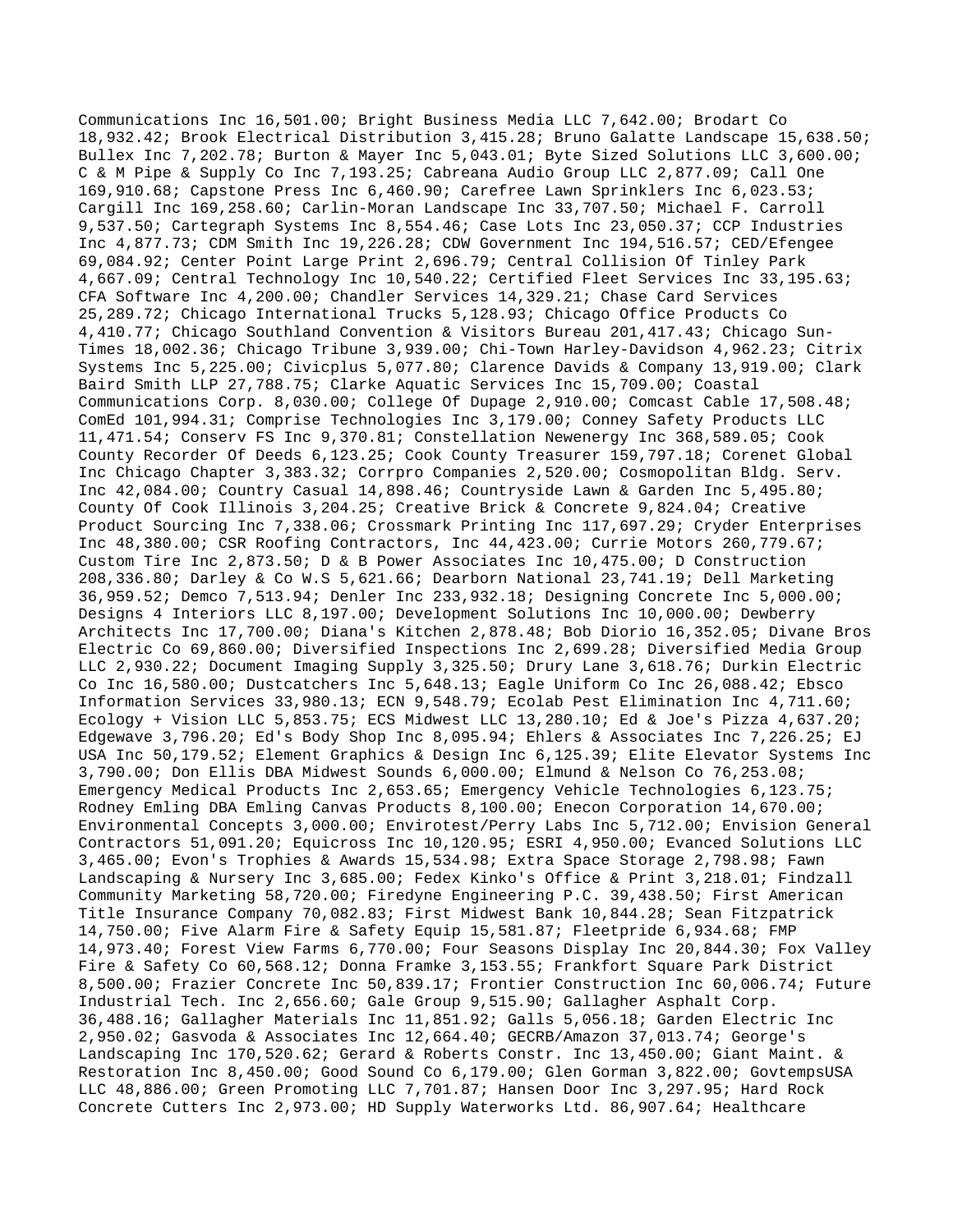Service Corporation 3,853,083.23; Henricksen & Co Inc 22,338.93; Hickory Creek Watershed Planning Group 2,500.00; Holland & Knight LLP 111,169.18; Homer Tree Care Inc 161,174.26; Hook's Concrete & Construction 134,816.61; Hoosier Fire Equipment Inc 8,924.30; Howard L. White & Assoc. Inc 7,886.00; Hy-Power Electric Company 6,440.00; ICMA 121,784.70; Ideal Heating Company 73,620.00; Ideal Insurance Agency 8,745.00; IL Municipal Retirement Fund 1,550,240.59; IL Dept. Of Employment Security 24,716.28; Illinois Fire Chief's Assoc 10,690.00; Illinois Library Association 3,010.00; Illinois Municipal League 3,491.00; Illinois State Police 5,354.75; Illinois State Treasurer 8,000.00; Imaging Office Systems Inc 3,614.26; Imaging Systems Inc 63,567.00; Industrial Roofing Serv. Inc 19,943.44; Infogroup 11,789.00; Ingalls Occupational Medicine 9,038.00; Ingram Library Services 42,893.64; Innovation Experts 25,966.00; Inspe Associates Ltd. 11,076.00; Integrys Energy Services Inc 13,781.92; International Code Council Inc 15,064.59; International Imports LLC 43,729.00; International Accreditation Service 14,327.46; Interstate Battery System 9,173.27; IRMA 1,063,407.98; Iroquois Paving Corp. 2,158,088.93; Issert S.A. 108,183.80; J and R Sales and Service Inc 4,415.32; J. Congdon Sewer Service Inc 306,279.46; J.M.D. Sox Outlet Inc 17,626.33; JBR Inc Fundways Of Ill. Inc 5,232.00; John Deere Company 8,203.72; John Sexton Sand & Gravel 11,415.80; Joliet Pattern Inc 4,866.75; Julie Inc 6,672.02; Kaisercomm 79,370.25; Kapco/Kent Adhesive 4,203.51; Kiesler Police Supply 3,497.47; Kirby School District #140 15,400.00; K-Jack Engineering Co Inc 3,460.00; Klein Thorpe & Jenkins Ltd 582,342.09; Thomas Kopanski 4,227.18; Michael Kowski 3,950.00; Landheim Training Center 14,037.76; Lands End Business Outfitters 4,223.32; Law Bulletin Publishing Co 2,686.11; Le Deux Donnas 6,244.00; Leads Online LLC 3,688.00; Learning Express LLC 4,190.00; Lee Jensen Sales Co Inc 24,595.85; Legat Architects Inc 79,765.46; Lehigh Hanson 25,253.46; Liberty Creative Solutions,Inc 23,144.00; Library Furniture Internt'L 22,312.09; Logical Technical Services 100,629.17; Steven Lorendo 3,902.07; M. Cooper Supply Co 3,505.25; M. E. Simpson Company Inc 123,165.00; Majesty Maintenance Inc 38,459.40; Malcolm Pirnie Inc 39,593.64; Mango Languages 2,625.00; Map Automotive of Chicago 6,771.63; Mark-It Striping Inc 14,334.35; Mars Company 27,674.64; Martin Implement 36,203.88; Martin Whalen O.S. Inc 79,740.83; Patrick McCain 3,532.00; McGladrey & Pullen LLP 71,805.00; Meade Electric Company Inc 30,726.07; Menards 16,479.50; Meridian IT Inc 100,212.70; Metra 13,919.66; Metro Power Inc 16,792.60; Metropolitan Industries Inc 2,962.70; Metropolitan Water Reclamation District Of Greater Chicago 703,393.17; Micro Automation Inc 33,367.00; Microsystems Inc 3,593.19; Mid Continent Construction Co 929,741.15; Midwest Commercial Inc 18,153.00; Midwest Tape 2,731.06; Midwestern Electric Co Inc 4,885.95; Mike's Pro P8Ting 20,177.00; Mokena Fire Protection District 13,935.02; Monroe Truck Equipment Inc 3,869.33; Moraine Valley Community College 8,019.00; Morgan Birge & Assoc. Inc 2,970.00; Morningstar 2,922.50; Morrill & Associates P.C. 36,000.00; MPI Publications 3,000.00; Municipal GIS Partners Inc 163,681.20; Municipal Services Consulting Inc 200,405.32; Murphy & Miller Inc 49,211.38; MW Business Interiors 17,408.22; MW Leasing Company LLC 34,518.17; Napa Auto Parts 7,410.44; National Power Rodding Corp. 5,705.78; Nelson Systems Inc 33,880.00; Neofunds By Neopost 4,751.76; Steve Neubauer 4,148.37; Neuco Inc 3,678.08; New Albertsons Inc 3,558.43; Newsbank Inc 17,450.00; Nicor 18,175.66; Nicor Gas 3,496.12; Scott Niehaus 3,063.04; North East Multi-Reg Training 10,090.00; Northern Safety Co Inc 3,381.94; NZJ Welding & Fabrication 8,250.00; O'Hern Traffic Accident Cons 8,690.00; Ollis Book Corporation 14,039.99; John D. O'Malley 6,650.00; Omnitrend 3,999.00; Onsite Communications USA Inc 139,026.20; Orion Safety Products 4,818.06; Orland Township 3,205.00; Overdrive Inc 7,272.03; Ozinga Ready Mix Concrete, Inc 15,480.69; Pace Systems Inc 164,610.46; Panatrol Corp. 6,922.00; Panduit Corporation 69,477.00; Panduit Procurement Co LLC 16,172.07; Park Ace Hardware 5,212.43; Park Plumbing 4,000.00; Pathfinder Vue-File Systems 6,925.90; PayPros 17,192.12; Performance Pipelining Inc 36,180.00; Petroleum Traders Corporation 136,252.73; Pierce Manufacturing 427,546.00; Pitney Bowes Global Financial Services LLC 6,394.20; Pitney Bowes Purchase Power 30,000.00; Pitney Bowes Reserve Account 9,500.00; James Pitt DBA Pitt Sewer Service 6,510.00; Pizzo & Associates Ltd. 155,188.54; Polonia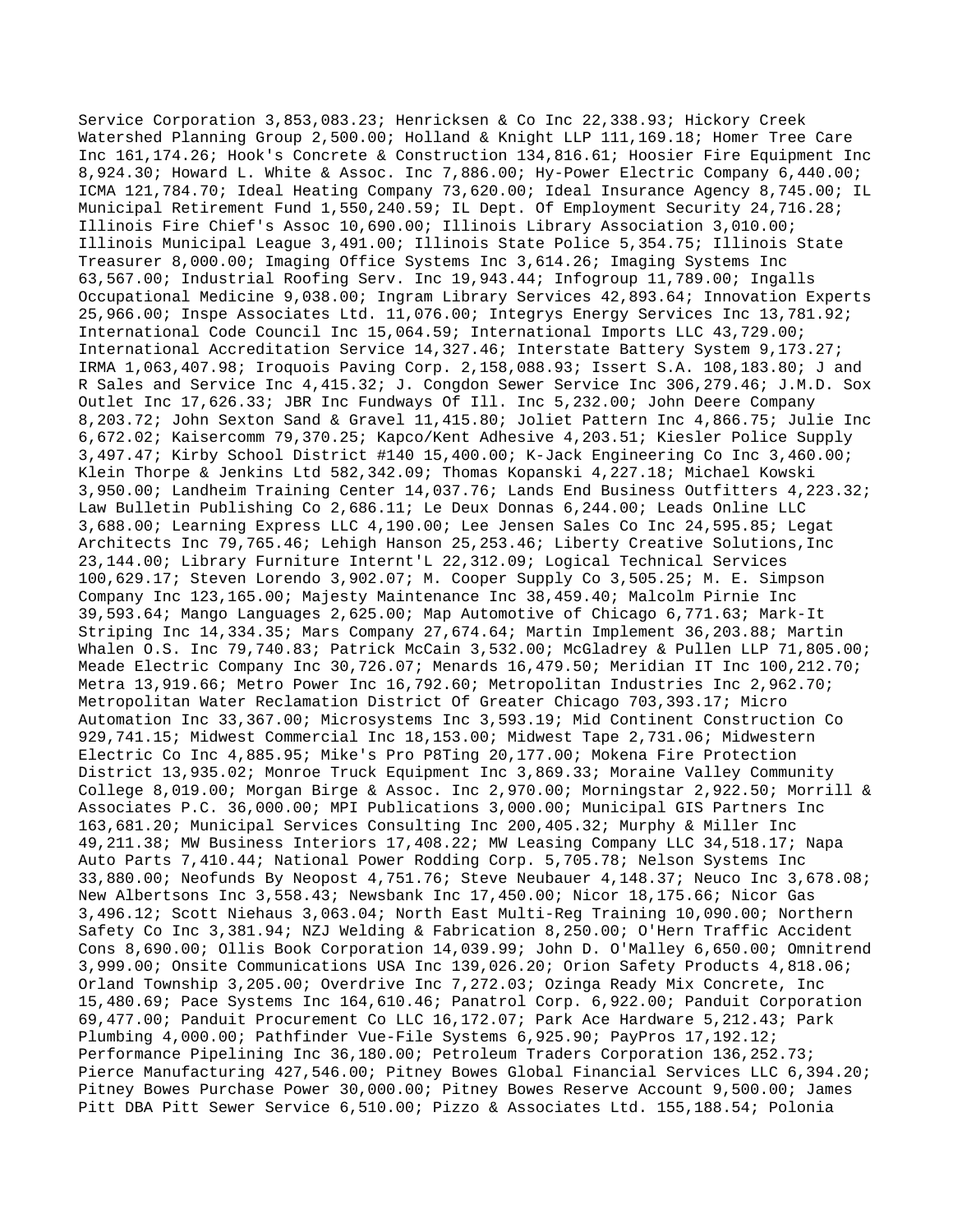Banquets,Inc 2,507.00; Pomp's Tire Service Inc 32,517.07; Postmaster U.S. Post Office 59,509.77; Prairie International Trucks Inc 405,479.00; Precision Cartridge Inc 10,401.25; Premier Mechanical Inc 16,360.00; Pro Parts Inc 10,367.39; Progressive Intelligence Technologies LLC 19,923.75; Project Managemnt Advisors Inc 94,218.29; Proquest 18,953.00; Quality Oil Inc 8,766.23; Quill Corporation 3,156.32; R & P Carriages 2,760.00; Random House LLC 2,508.67; Ray O'Herron Co Inc 3,401.87; Ray O'Herron Co Inc - OBT 17,569.70; Ray's Auto Body 2,762.46; Record A Hit 3,135.00; Recorded Books LLC 9,514.00; Red Wing Shoe Store 2,622.01; Reimer & Karlson LLC 6,030.73; Reliable Fire Equipment 5,679.80; Resource Management Associates 4,765.70; Ricmar Industries Inc 3,103.83; Ridge Landscape Services LLC 18,525.00; Riverdale Auto Body 7,346.40; RMS Utility Services 2,618.00; Rnr Contractors 65,886.41; Roadsafe-Romeoville 7,005.00; Robert Gill & Co Inc 14,872.00; Robinson Engineering Co Ltd. 965,090.41; Rollins Palumbo Creative 4,625.00; Roosevelt University 5,000.00; Roy Zenere Trucking & Excavating Inc 56,247.58; Rubino's Italian Imports 2,971.28; Ryan Companies 765,619.22; Sales Enterprise 3,273.00; Salina's Pasta & Pizza Inc 5,923.29; Sam's Club 48,157.81; Sandalwood Village LLC 30,006.92; Sandeno East Inc 8,726.50; Saunoris 6,081.60; Scot Decal Company Inc 10,937.20; Sears Commercial One 4,870.28; Seeco Consultants Inc 4,000.65; Service Sanitation Inc 9,953.34; Timothy W. Sharpe 4,800.00; Kevin W. Shaughnessy 4,200.00; Showcases 4,103.29; Sia Acoustics 4,398.02; Sicalco Ltd. 7,158.63; Albert J. Siegers DBA Signs to You 7,405.00; Silk Screen Express Inc 19,454.25; Sirchie Finger Print Labs 5,485.75; Site Design Group Ltd. 207,834.85; Smithereen Pest Management 3,550.00; South Suburban Mayors & Managers 71,298.80; Southwest Industrial Care Ltd 5,410.00; Stalker Radar 3,398.00; Stamats Meetings Media Inc 3,500.00; Standard Equipment Company 10,172.85; Standard Industrial & Auto Equipment Inc 3,990.57; Staples Business Advantage 26,851.06; Staples Credit Plan 7,781.59; State Treasurer 5,244.03; Steiner Electric Company 21,957.68; Stephen A. Laser Associates 7,700.00; Sternberg Lighting Inc 8,500.00; Steve Spiess Construction Inc 1,116,605.32; Suburban Laboratories Inc 6,417.50; Sungard Public Sector Inc 419,834.17; Sutton Ford Inc/Fleet Sales 13,713.69; SWAN 47,201.57; Symantec Corp. 3,094.00; Tapco 13,119.60; TCF Equipment Finance Inc 58,710.00; Teledyne Instruments Inc 5,215.52; Temperature Equipment Corp. 329,124.17; The Bank of New York Mellon 95,985.00; The Care of Trees Inc 23,975.00; The Gorman Group Ltd. 3,850.00; The Management Association of Illinois 6,350.00; The McGraw-Hill Companies 2,918.12; Third District Fire Chiefs' Association 11,111.83; Thompson Elevator Inspection Service Inc 16,669.00; Thomson Reuters-West Payment Center 4,004.76; Thornton Equipment Services 4,080.00; Thyssenkrupp Elevator 3,980.58; Tiger Oak Publications 4,000.00; Tinley Park - Park District 11,108.33; Tinley Park Fire Dept. 2,813.75; Tinley Park Historical Society 6,053.15; Tinley Park Kitchen & Bath 11,284.18; Tinley Park/Nu Way Disposal 10,485.14; Total Automation Concepts Inc 16,076.96; Towers Watson Pennsylvania Inc 5,848.00; Tinley Park Hotel & Convention Ctr LLC 12,424.13; Trace Ambulance Service Inc 605,699.04; Traffic Control & Protection 9,918.46; Trane 7,198.53; Treasurer State Of Illinois 118,636.29; Tri-Electronics Inc 2,798.71; Trihedral Engineering Limited 3,107.25; The Trolley Car & Bus Company 3,565.00; Trugreen Processing Center 48,390.00; TSI Incorporated 15,310.00; Twin Oaks Landscaping Inc 54,952.39; Tyler Technologies Inc 139,923.37; Tylka Printing Inc 2,687.00; U.S. Conference Of Mayors 3,489.00; UCN Inc 3,021.65; Underground Pipe & Valve Co 35,074.09; United Healthcare AARP 34,169.39; United Methodist Church 9,600.00; United States Postal Service 7,349.13; Unruh Fire Inc 5,003.83; Urban Communications Inc 10,850.92; U.S. Treasury 1,207,209.40; USA Blue Book 8,210.66; USA Mobility Wireless Inc 23,174.21; VFW Post 2791 2,676.00; Steven J. Vaccaro 2,533.18; Van Dam Auto & Truck Repair 2,578.15; Verizon Wireless 82,690.38; Vermeer Midwest/Vermeer Il 3,797.19; Village Of Frankfort 230,212.23; Village Of Lansing 178,640.00; Village Of Oak Lawn 9,995,097.14; Village Of Tinley Park 16,573.95; Vision Integrated Graphics LLC 60,794.71; Visu-Sewer Of Illinois LLC 108,768.63; W.A.Randolph Inc 141,343.29; Warehouse Direct Office Prod. 4,953.06; Warren Oil Co 375,188.90; Wells Fargo Bank 2,750.00; Wells Fargo Corp. Trust Serv. 6,478,550.83; Werman Law Office PC 25,000.00; Will Co. Governmental League 5,756.59;